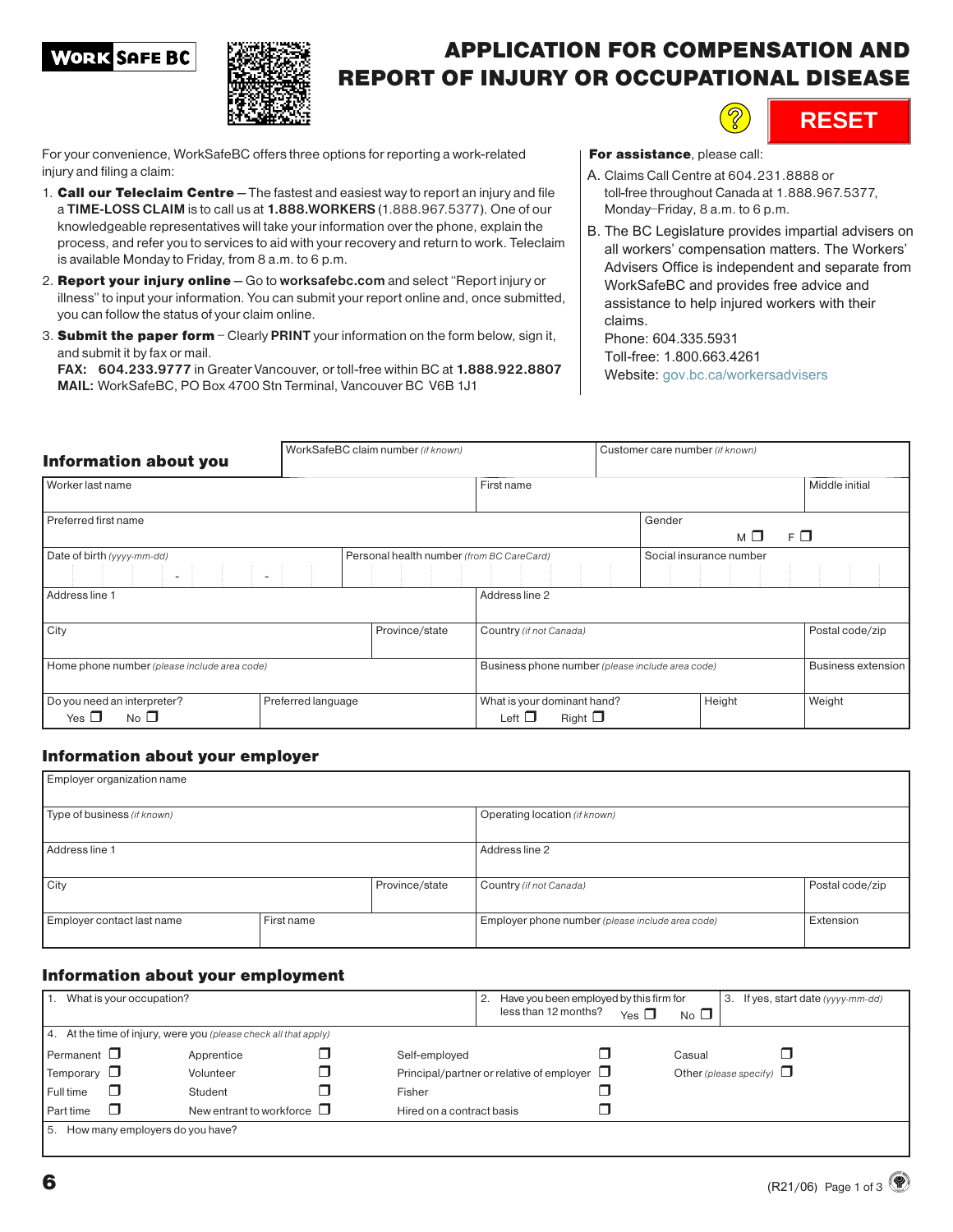# **WORK SAFE BC**



## Application for Compensation and Report of Injury or Occupational Disease (continued)

| Worker last name                                                                                                                                                                                           | First name                                    |                         |                                                                                                             | Middle initial |                | WorkSafeBC claim number                                                       |  |
|------------------------------------------------------------------------------------------------------------------------------------------------------------------------------------------------------------|-----------------------------------------------|-------------------------|-------------------------------------------------------------------------------------------------------------|----------------|----------------|-------------------------------------------------------------------------------|--|
|                                                                                                                                                                                                            |                                               | Social insurance number |                                                                                                             |                |                | Personal health number from BC CareCard                                       |  |
| <b>Incident information</b>                                                                                                                                                                                |                                               |                         |                                                                                                             |                |                |                                                                               |  |
| 6. Date and time of incident (yyyy-mm-dd)                                                                                                                                                                  | a.m. $\Box$ p.m. $\Box$                       | OR                      | 7.<br>From                                                                                                  |                |                | Period of exposure resulting in occupational disease (yyyy-mm-dd)<br>To       |  |
| 8. Have you reported the injury/exposure to<br>9. The injury or disease was first reported to<br>employer on (yyyy-mm-dd)<br>your employer?<br>Yes $\Box$<br>$No$ $\Box$<br>10. Name of person reported to |                                               |                         | (please check one)<br>TO: First aid $\Box$ Supervisor $\Box$ Office $\Box$<br>Other $\Box$ (please specify) |                |                |                                                                               |  |
| 11. If no, provide reason for not reporting to your employer                                                                                                                                               |                                               |                         |                                                                                                             |                |                |                                                                               |  |
| 12. Describe how the incident happened                                                                                                                                                                     |                                               |                         | 13. Describe the injury in detail (what part of the body was injured)                                       |                |                |                                                                               |  |
| 15. Describe the work incident location (address, city, province) and where incident occurred (e.g. shop floor, lunchroom, parking lot)                                                                    |                                               |                         | 14. Side of body injured<br>Left $\Box$                                                                     | Right $\Box$   | Both $\square$ | Not applicable $\Box$                                                         |  |
| 16. Did your injury(ies) or exposure result from a specific incident?                                                                                                                                      |                                               | Yes $\Box$              | $No$ $\square$                                                                                              |                |                |                                                                               |  |
| 17. Contributing factors - select AT LEAST ONE, and as many as applicable                                                                                                                                  |                                               |                         |                                                                                                             |                |                | $\Box$<br>Animal bite                                                         |  |
| Lifting                                                                                                                                                                                                    | □<br>$\frac{1}{\sqrt{2}}$ lb $\Box$ kg $\Box$ |                         |                                                                                                             |                |                | Ω<br>Assault                                                                  |  |
| Overexertion                                                                                                                                                                                               | □                                             | <b>Struck</b>           |                                                                                                             | □              |                | □<br>Motor vehicle accident                                                   |  |
| Repetitive (activity repeated over and over again) $\Box$                                                                                                                                                  |                                               | Crush                   |                                                                                                             | □              |                | Unsure/other (please explain below) $\Box$                                    |  |
| Slip or trip                                                                                                                                                                                               | □                                             | Sharp edge              |                                                                                                             | □              |                |                                                                               |  |
| Twist                                                                                                                                                                                                      | П                                             | Fire or explosion       |                                                                                                             | П              |                |                                                                               |  |
| Fall                                                                                                                                                                                                       | □                                             |                         | Harmful substance in the work environment $\Box$                                                            |                |                |                                                                               |  |
| 18. Were there any witnesses?<br>Yes $\Box$<br>$No$ $\Box$                                                                                                                                                 |                                               |                         | 19. Did the incident occur in British Columbia?<br>Yes $\Box$<br>$No$ $\Box$                                |                |                |                                                                               |  |
| 20. Were your actions at time of injury for your employer's business?<br>Yes $\Box$<br>$No$ $\square$                                                                                                      |                                               |                         | Yes $\Box$<br>$No$ $\Box$                                                                                   |                |                | 21. Did the incident occur on employer's premises or an authorized worksite?  |  |
| 22. Did the incident occur during your normal shift?                                                                                                                                                       |                                               |                         |                                                                                                             |                |                | 23. Were you performing your regular work duties at the time of the incident? |  |
| Yes $\Box$<br>$No$ $\square$                                                                                                                                                                               |                                               |                         | Yes $\Box$<br>$No$ $\Box$                                                                                   |                |                |                                                                               |  |
| 24. Did you receive first aid?<br>Yes $\Box$<br>$No$ $\Box$<br>Date (yyyy-mm-dd)                                                                                                                           |                                               |                         | If yes, please provide first aid attendant name (if known)                                                  |                |                |                                                                               |  |
| 25. Did you go to hospital, clinic, or visit a physician or qualified practitioner?<br>Yes $\Box$<br>$No$ $\Box$<br>Date (yyyy-mm-dd)                                                                      |                                               |                         | If yes, please provide provider name (if known)                                                             |                |                |                                                                               |  |
| If yes, please provide provider address (if known)                                                                                                                                                         |                                               |                         |                                                                                                             |                |                |                                                                               |  |
| 26. Prior to this incident, did you have any recent pain or disability in the area of your injury?                                                                                                         |                                               |                         |                                                                                                             |                |                |                                                                               |  |
| Yes $\Box$<br>$No$ $\Box$                                                                                                                                                                                  |                                               |                         |                                                                                                             |                |                |                                                                               |  |